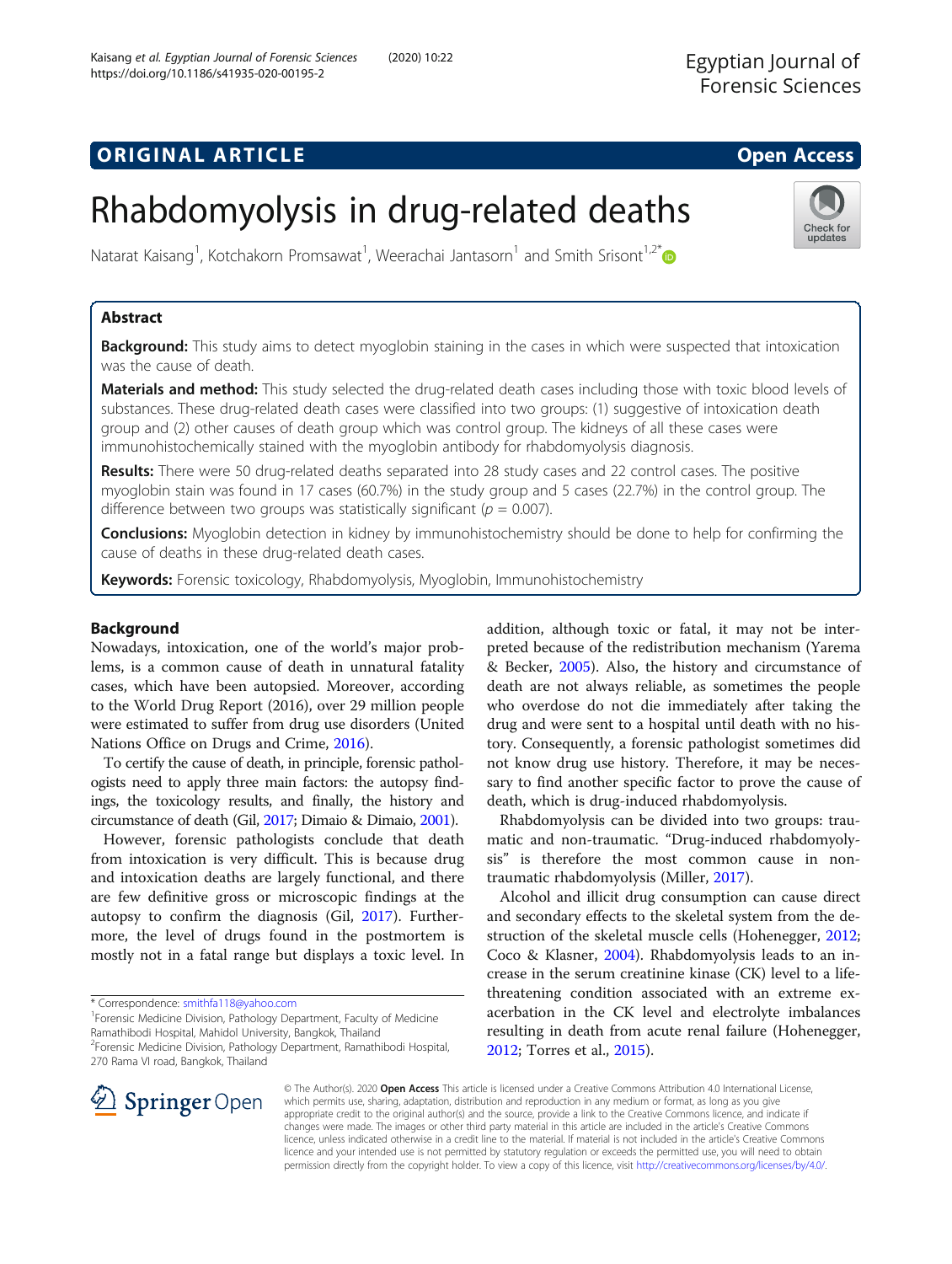A diagnosis of rhabdomyolysis in patients was conducted by laboratory tests including serum CK and urine myoglobin (Miller, [2017;](#page-6-0) Torres et al., [2015](#page-6-0)). Serum CK may have resulted from the incidental findings in a patient without muscle-related symptoms or with only minimal nonspecific muscular symptoms (Torres et al., [2015](#page-6-0); Efstratiadis et al., [2007](#page-6-0)) together with the postmortem. Therefore, serum CK detection is not specific and may not be considered as appropriate evidence (Spitz & Spitz, [2006\)](#page-6-0). Myoglobin is a heme protein in the skeletal muscle when skeletal injuries develop. Then, myoglobin will appear in the bloodstream then pass into the kidney and excrete into the urine (Zutt et al., [2014](#page-6-0); Moghadam-Kia et al., [2016](#page-6-0); Ishigami et al., [2003](#page-6-0)). However, with the limitations of urine collection in corpses, detection of urinary myoglobin is not always available for all cases. Detection of myoglobin casts deposited in the kidney tissue by hematoxilin and eosin can prove the existence of rhabdomyolysis. Nevertheless, "the morphology of the myoglobin casts ranged from light, almost translucent and refractile, to pink, to dark red and slightly brown granular casts" (Liapis et al., [2016](#page-6-0)). Using a myoglobin antibody by applying an immunohistochemistry method would be more specific and advantageous, as it would be a more appropriate way to confirm rhabdomyolysis. One previous study about the detection of rhabdomyolysis was conducted using this approach (Welte et al., [2004](#page-6-0)).

To assist forensic pathologists certify intoxication as the cause of death, this research study selected the detection of myoglobin staining in order to diagnose rhabdomyolysis by applying immunohistochemistry in the cases in which it was suspected that intoxication was the cause of death, but there were no other specific findings. In addition, the results of this study may encourage physicians to be further aware of this condition in their patients.

#### Materials and methods

This study was carried out in the Forensic Medicine Division, Department of Pathology, Faculty of Medicine Ramathibodi Hospital, Mahidol University, Thailand. During the years 2015 and 2016, 884 medicolegal autopsy cases were investigated. Toxicological investigations were done depending on the decisions of the pathologists. The postmortem blood from the femoral vessels was collected in tubes with sodium fluoride preservative and kept in a refrigerator  $(4^{\circ}C)$  before sending to the toxicology laboratory in Ramathibodi Hospital, which has ISO/IEC 17025:2005 certification. Two analyses were done in the laboratory. Firstly, screenings for drugs and drugs of abuse were carried out using Liquid Chromatography (Bruker)-Quadrupole Time-of-Flight Mass Spectrometry (Dionex Ultimate 3000). The limit of detection was 0.001–0.1 mg/L depending on the type of drug. The laboratory was able to detect more than 1600 drugs and compounds. The list of drugs and drug groups is shown in Table 1. If a significant drug was detected, drug quantitation was done. The drug quantitative analysis was undertaken by using liquid chromatography-mass spectrometry/mass spectrometry. Secondly, blood alcohol concentrations (BAC) were measured by using Agilent technologies 7890 B Headspace gas chromatography/flame ionisation detector. Ethanol determination was performed using linear calibration with 10, 20, 50, 100, 200, 300, 400, and 500 mg% of aqueous ethanol solutions and isopropanol as an internal standard. The lower limit of quantitation was the lowest calibrator concentration (10 mg%).

This study selected the drug-related death cases including those with toxic blood levels of substances that were detected or those found with multiple drugs. The toxic levels of common substances are shown in Table [2](#page-2-0) (Schulz et al., [2012;](#page-6-0) Winek et al., [2001\)](#page-6-0). Ethanol toxic level in this study means that ethanol is the cause of obvious intoxication with nausea or a staggering gait. Moreover, this level is legal intoxication for driving in many countries.

If there were inappropriate paraffin-embedded sections of the kidneys, the cases were excluded. The other important exclusion criteria were admission to hospital, history of infection, history of exertional activity, and decomposition. Finally, 50 drug-related death cases were studied.

The demographic data and history of these cases were recorded, which included the circumstances of death, history of alcohol consumption, history of drug abuse, gender, and age. Furthermore, the weight of the internal organs: heart, both lungs, brain, and liver was also collected.

The paraffin-embedded tissue of the kidneys, which were already stained with hematoxilin eosin, was immunohistochemically stained with a myoglobin antibody. The polyclonal antibody with a specific affinity to human

| Table 1 The list of drugs and types of drugs that was screened |  |
|----------------------------------------------------------------|--|
|----------------------------------------------------------------|--|

| Cocaine                    |
|----------------------------|
| Diuretics                  |
| <b>NSAIDs</b>              |
| Opiates                    |
| Organochloride pesticides  |
| Organophosphate pesticides |
| Pyrethroid pesticides      |
| Sedative/hypnotics         |
| Steroids (corticosteroids) |
| Stimulants                 |
| Other substances           |
|                            |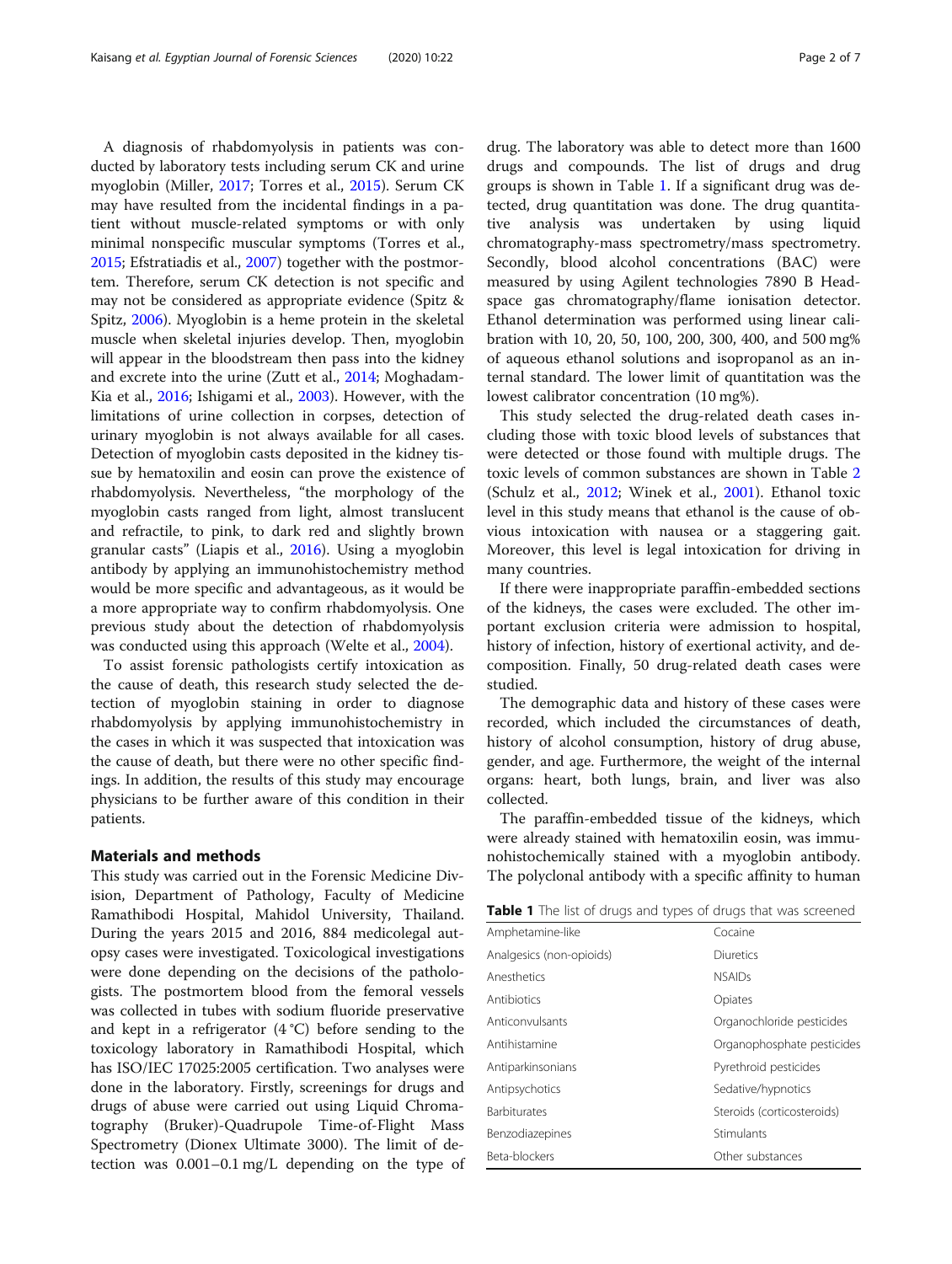<span id="page-2-0"></span>Table 2 Toxic levels of substances

| Substances      | Blood concentration (mg/L) |
|-----------------|----------------------------|
| Ethanol         | $>$ = 150 mg%              |
| Methamphetamine | > 0.15                     |
| Amphetamine     | > 0.2                      |
| Ketamine        | $>$ = 3.8                  |
| Morphine        | > 0.1                      |
| Methadone       | > 0.2                      |
| Cocaine         | > 0.5                      |

myoglobin (1:200, Dako, Denmark) was used. The sections were examined with the light microscope under 100-fold magnification and divided semi-quantitatively into positive and negative. The positive myoglobin staining was used to conclude that rhabdomyolysis had occurred. The prevalence of the rhabdomyolysis was calculated.

These studied cases were then classified into two groups: suggestive of intoxication death and other causes of death, which included trauma and some sudden definite natural deaths, such as death from intracerebral hemorrhage or ruptured myocardial infarction. The suggestive of intoxication death referred to only toxic levels of drugs, such as ethanol that were detected or multiple drugs, was found. The definite cause of death group was used as the control group. The purpose of this separation was to find the relationship between rhabdomyolysis and the causes of death. The flow chart of this study is shown in Fig. 1.

Statistical analysis was performed using the SPSS and Stata software. The distribution of the data was tested using the Shapiro–Wilk test, and association was tested using a non-parametric test: chi-square.

## Results

In this study, there were 50 cases consisting of 43 males and 7 females with a mean age of 36.2 years (the minimum was 16 years, and the maximum was 63 years).

The study group (suggestive of intoxication death) comprised 28 cases with a mean age of 38.25 years (the minimum was 16 years, and the maximum was 63 years). The demographic data and the frequencies of substances found are shown in Table [3](#page-3-0). About 30% of this group were related with more than one substance.

The other cause of the death group (control group) consisted of 22 cases. The mean age was 33.64 years (the minimum was 17 years, and the maximum was 49 years). The demographic data, the causes of death and the frequencies of substances found are shown in Table [4](#page-4-0). About 23% of this group were related with more than one substance.

In the study group, the positive myoglobin stain was found in 17 out of 28 cases (60.7%). There were 10 cases in which only one drug (including ethanol) was found. The number of cases found with multiple drugs was seven. The list of the illegal drugs is shown in Table [5](#page-4-0).

In the control group, only 5 out of 22 cases (22.7%) were myoglobin positive. The myoglobin positive difference between the study and control groups was statistically significant ( $p = 0.007$ ).

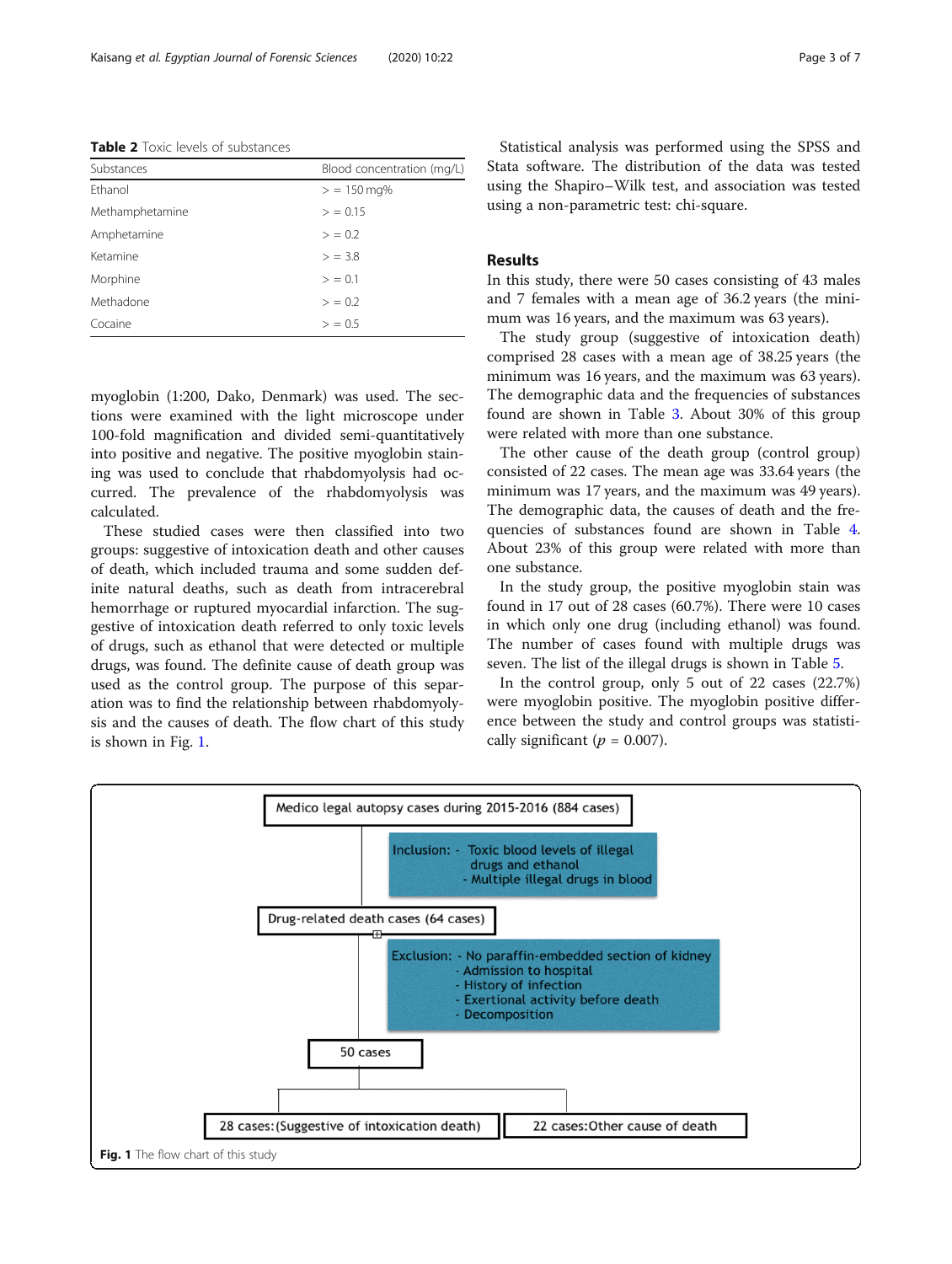Focusing only on the cases with a toxic level of ethanol  $(> = 150 \text{ mg\%})$ , there was a total of 23 out of 50 cases. Positive myoglobin in the kidney was found in 11 out of 23 cases (47.8%) separated into eight cases (72.7%) and three cases (27.2%) in the study and control groups, respectively. The difference between the two groups was still statistically significant ( $p = 0.022$ ). These prevalence data are shown in Table [6](#page-5-0). The data of each myoglobin positive case in the study group are shown in Table [7.](#page-5-0)

### **Discussion**

To affirm illicit drugs and alcohol intoxication as the cause of death is very difficult for forensic pathologists. As a result, rhabdomyolysis eventuating in acute renal failure can help forensic pathologists to ascertain that the cause of death should be from illicit drugs and alcohol intoxication. As seen from many studies, various clinicians have indicated that drugs and alcohol are frequent causative agents in patients who develop rhabdomyolysis (Hohenegger, [2012;](#page-6-0) Ishigami et al., [2003](#page-6-0); Welte et al., [2004](#page-6-0); Richards, [2000;](#page-6-0) Melli et al., [2005](#page-6-0)).

The mechanism from using illicit drugs and alcohol has both a direct effect on the myocyte function or an indirect effect that predisposes the myocyte to develop injury (Richards, [2000](#page-6-0); Melli et al., [2005](#page-6-0); Curry et al.,

[1989](#page-6-0)). The direct effect is altering the calcium ion in the sarcoplasmic reticulum which causes the impairment of muscle adenosine triphosphate production (Richards, [2000](#page-6-0); Melli et al., [2005;](#page-6-0) Curry et al., [1989](#page-6-0); Pasnoor et al., [2014](#page-6-0)). This can cause a rupture in the cell membrane and a creatinine kinase leakage (Richards, [2000\)](#page-6-0). Furthermore, the body's thermoregulatory mechanisms of heat production may fail, and the myocyte would not be able to maintain its function after using some drugs like stimulants (Ishigami et al., [2003;](#page-6-0) Liapis et al., [2016](#page-6-0); Welte et al., [2004;](#page-6-0) Schulz et al., [2012](#page-6-0); Winek et al., [2001](#page-6-0); Richards, [2000](#page-6-0); Melli et al., [2005;](#page-6-0) Curry et al., [1989](#page-6-0); Pasnoor et al., [2014\)](#page-6-0). There are several drugs that induce injury from the hypermetabolic mechanism including antipsychotics. Other stimulants like ketamine hydrochloride, as well as phencyclidine, can produce agitation and prolonged muscular activity that may contribute to muscle damage (Pasnoor et al., [2014\)](#page-6-0).

This research showed rhabdomyolysis in the intoxication death group (study group) in which all were caused from drugs and ethanol-induced because all cases were selected by strict criteria. First, the illicit drugs and ethanol level displayed the toxic level or multiple illicit drugs in the blood. Then, the cases which had a history of infection or exertional activity before death were excluded.

<span id="page-3-0"></span>

|  |  | Table 3 The demographic data in the study group |  |  |  |  |
|--|--|-------------------------------------------------|--|--|--|--|
|--|--|-------------------------------------------------|--|--|--|--|

| Age (mean)                          | 38.25 years                                   |  |  |
|-------------------------------------|-----------------------------------------------|--|--|
| Sex (n, %)                          | Male = $25(89.3)$                             |  |  |
|                                     | Female = $3(10.7)$                            |  |  |
| Found substances (n, %)             |                                               |  |  |
| <b>Ethanol</b>                      | 11 (39.2)                                     |  |  |
| Methamphetamine                     | 5(17.85)                                      |  |  |
| Heroin                              | 3(10.7)                                       |  |  |
| Methadone                           | 1(3.57)                                       |  |  |
| Multiple drugs                      | 8 (28.57)                                     |  |  |
| Case 1                              | Methamphetamine, alprazolam, dextromethorphan |  |  |
| Case 2                              | Trihexyphenidyl, clozapine, haloperidol       |  |  |
| Case 3                              | Ethanol, methamphetamine                      |  |  |
| Case 4                              | MDMA, MDA, codeine, morphine                  |  |  |
| Case 5                              | Methamphetamine, midazolam, morphine, codeine |  |  |
| Case 6                              | Cocaine, morphine, dextromethorphan           |  |  |
| Case 7                              | Morphine, mitragynine                         |  |  |
| Case 8                              | Ketamine, morphine, 6-monoacetylmorphine      |  |  |
| The organ mean weights (g, range)   |                                               |  |  |
| Lung : right                        | 677.50 (270-1300)                             |  |  |
| Lung : left                         | 557.67 (250-1150)                             |  |  |
| Heart<br>331.21 (240-460)           |                                               |  |  |
| <b>Brain</b><br>1337.50 (1050-1600) |                                               |  |  |
| Liver                               | 1622.59 (950-2500)                            |  |  |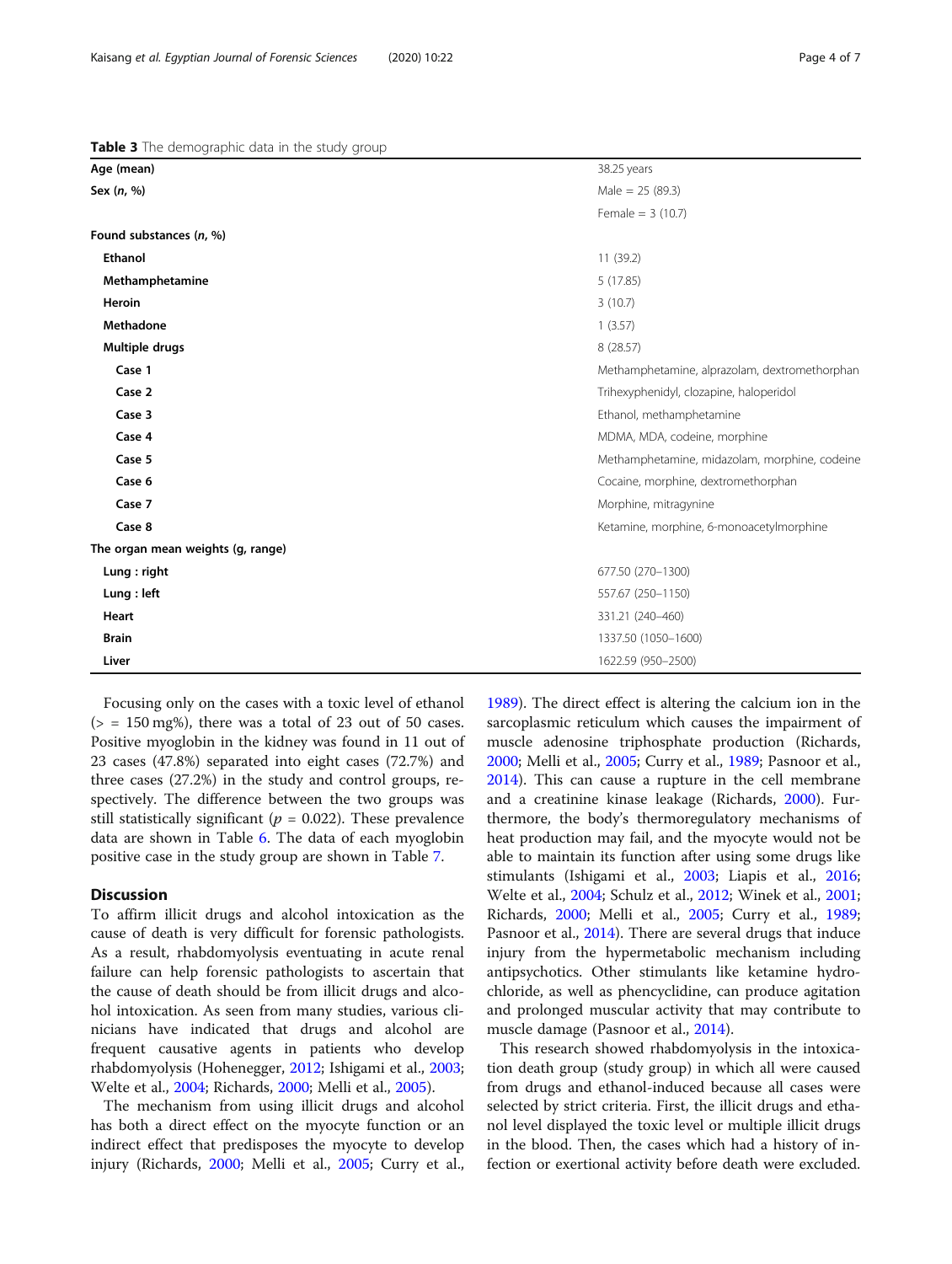<span id="page-4-0"></span>Table 4 The demographic data in the control group

| Age (mean)                        | 33.64 years                          |
|-----------------------------------|--------------------------------------|
| Sex (n, %)                        | Male = $18(81.8)$                    |
|                                   | Female = $4(18.2)$                   |
| Cause of death (n, %)             |                                      |
| Hanging                           | 4(18.2)                              |
| Drowning                          | 2(9.1)                               |
| Brainstem laceration              | 3(13.6)                              |
| Aortic laceration                 | 1(4.5)                               |
| Liver laceration                  | 2(9.1)                               |
| Heart and lung laceration         | 1(4.5)                               |
| Cervical spine injuries           | 1(4.5)                               |
| Intracranial hemorrhage           | 1(4.5)                               |
| Pulmonary embolism                | 1(4.5)                               |
| Electrocution                     | 1(4.5)                               |
| Head injuries                     | 2(9.1)                               |
| Multiple organ injuries           | 3(13.6)                              |
| Found substances (n, %)           |                                      |
| Fthanol                           | 11(50)                               |
| Methamphetamine                   | 6(27.3)                              |
| Multiple drugs                    | 5(22.7)                              |
| Case 1                            | Alprazolam,tramadol                  |
| Case 2                            | Methamphetamine, methadone           |
| Case 3                            | Methamphetamine, midazolam, Morphine |
| Case 4                            | Ethanol, methamphetamine             |
| Case 5                            | Ketamine, methamphetamine            |
| The organ mean weights (g, range) |                                      |
| Lung : right                      | 503.64 (200-980)                     |
| Lung : left                       | 444.55 (180-1150)                    |
| Heart                             | 300.45 (200-420)                     |
| <b>Brain</b>                      | 1272.73 (1150-1600)                  |
| Liver                             | 1430.91 (970-2300)                   |

| Table 5 Percentages of common substances in study group |  |  |  |  |
|---------------------------------------------------------|--|--|--|--|
|---------------------------------------------------------|--|--|--|--|

| Substances      | Number (%) |
|-----------------|------------|
| Ethanol         | 9(39)      |
| Opioids         | 5(23)      |
| Methamphetamine | 4(18)      |
| Antipsychotics  | 1(4)       |
| Mitragynine     | 1(4)       |
| MDA, MDMA       | 1(4)       |
| Ketamine        | 1(4)       |
| Benzodiazepine  | 1(4)       |
|                 |            |

The trauma cases, which could induce a major cause of rhabdomyolysis (Zutt et al., [2014](#page-6-0)), were placed in the control group.

In the positive cases of the study group, the most common substance detected in the blood was ethanol like the previous study about drug and toxin-induced rhabdomyolysis (Curry et al., [1989](#page-6-0)).

Ethanol can cause rhabdomyolysis from a direct and secondary effect. The main mechanism in short-term alcoholic intoxication can alter the mental status, result in loss of consciousness, and sedation that can lead to prolonged immobilization and muscle compression. On the other hand, long-term alcohol consumption can present a history of poor nutrition, hypokalaemia, and hypophosphatemia, which can predispose the patient to rhabdomyolysis (Qiu et al., [2004](#page-6-0); Papadatos et al., [2015\)](#page-6-0).

The second most substance is opioids in which consumption can cause a prolonged phase of unconsciousness until developing pressure-induced necrosis of the muscle. If the position is maintained for a long time, the necrosis that develops will be high (Welte et al., [2004\)](#page-6-0).

The next substance detected is methamphetamine. It stimulates sympathetic mechanisms to increase catecholamines, which induce muscular hyperactivity and severe hyperthermia and prolonged seizures. All of this can cause rhabdomyolysis (Ishigami et al., [2003](#page-6-0); Welte et al., [2004](#page-6-0); Pasnoor et al., [2014\)](#page-6-0).

Compared with the control group, about 60% of the study group had rhabdomyolysis, which was significantly higher than the control group at 20%, although both groups were detected with toxic levels. This emphasized that detection of rhabdomyolysis in the cases that had no definite cause of death to be useful in concluding that death was a result from drug intoxication-induced rhabdomyolysis.

Various studies about rhabdomyolysis from drugrelated deaths have been found in the forensic aspect. For example, Welte and Bohnert's study about the prevalence of rhabdomyolysis in 103 drug death cases in Germany in 2004 found rhabdomyolysis in 51 cases (50%) that was a higher number than the control groups (10%) (Welte et al., [2004\)](#page-6-0). The diagnostic test for rhabdomyolysis applied the same method. Thus, this was a very useful diagnostic test in the autopsy case whereby there may be no other specimen like urine or blood.

In addition, Kock and Simonsen detected 20% of renal myoglobin from 62 drug addicts (Kock et al., [1994](#page-6-0)). A number of cases were detected with a lower level that may be due to the fact that the study cases were chronic drug addicts. As such, the cause of death may not be from the direct effect of the drugs. Unlike this research, selected cases that have toxic levels of drugs can produce rhabdomyolysis.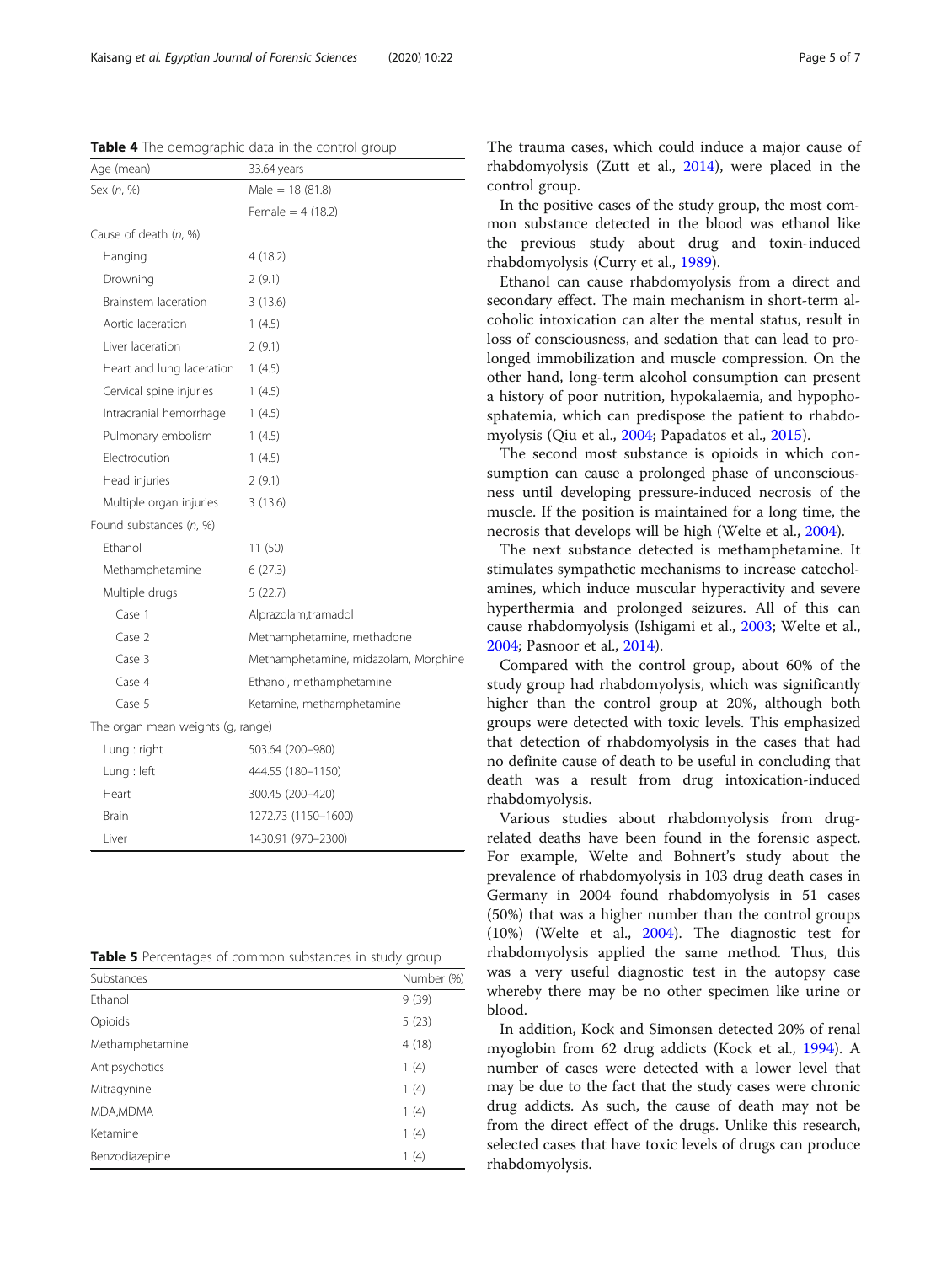| Group                                   | Rhabdomyolysis  |                      |       |  |
|-----------------------------------------|-----------------|----------------------|-------|--|
|                                         | Positive, n (%) | Negative, $n$ $(\%)$ |       |  |
| All 50 cases                            |                 |                      |       |  |
| Study group                             | 17(60.7)        | 11(39.3)             | 0.007 |  |
| Definite cause of death group (control) | 5(22.7)         | 17(77.3)             |       |  |
| Ethanol level $>$ = 150 mg%             |                 |                      |       |  |
| Study group                             | 8(72.7)         | 3(27.3)              | 0.022 |  |
| Definite cause of death group (control) | 3(25)           | 9(75)                |       |  |

<span id="page-5-0"></span>Table 6 Prevalence and comparison of rhabdomyolysis between the two groups

In the cases that only ethanol was found, rhabdomyolysis in the study group was significantly higher than the control group. Four of eight positive myoglobin cases had an ethanol level greater than 150 mg% but not more than 200 mg%, which was the cause of obvious intoxication with nausea or a staggering gait, but no symptoms of stupor or coma. The remaining cases were found with an ethanol level greater than 200, but they did not have more than 350 mg% in which there was no respiratory center paralysis (Saukko & Knight, [2016\)](#page-6-0). This emphasizes that the ethanol levels of 150–350 mg% could be the cause of death. In addition, one previous research found rhabdomyolysis in cases with 222 mg% of ethanol as well as diphenhydramine (Haas et al., [2003\)](#page-6-0), but in the current study, only ethanol was found. However, ethanol metabolism depends on many factors and the multiple pathways of ethanol metabolism; therefore, the pathologist needs to evaluate each case.

The researchers of the present study also found multiple drug use but no quantitation in seven out of 17 cases. There were many types of substances found, which could cause death. Thus, the detection of rhabdomyolysis helped to confirm the cause of death, although there was no quantitation.

From Table 7, the current researchers also found that six out of the 12 cases had a history of drug addiction or heavy alcohol drinking. This means that rhabdomyolysis was not necessarily specific in people who used drugs or alcohol regularly. This supported the prevalence of rhabdomyolysis in this study more than Kock and Simonsen's study (Kock et al., [1994](#page-6-0)) about drug addicts.

Table 7 The data of each myoglobin positive case in the study group

| No. | Gender | Age (years) | Substances and concentrations                 | History of drug/alcohol abuse Circumstance of death |                                      |
|-----|--------|-------------|-----------------------------------------------|-----------------------------------------------------|--------------------------------------|
|     | M      | 34          | Ethanol 163 mg%                               | Social drinking                                     | Sudden death (SUD)                   |
| 2   | M      | 33          | Methamphetamine 0.051 mg/L                    | Drug addiction<br>Heavy alcohol drinking            | <b>SUD</b>                           |
| 3   | M      | 49          | Methamphetamine 0.014 mg/L                    | Drug addict                                         | <b>SUD</b>                           |
| 4   | M      | 51          | Ethanol 323 mg%                               | Social drinking                                     | Drinking alcohol before death        |
| 5   | M      | 18          | Morphine 0.09 mg/l<br>Mitragynine 0.01 mg/l   | Unknown                                             | Abdominal pain and death on arrival  |
| 6   | M      | 46          | Ethanol 167 mg%                               | Unknown                                             | <b>SUD</b>                           |
| 7   | M      | 54          | Ethanol 198 mg%                               | Heavy alcohol drinking                              | <b>SUD</b>                           |
| 8   | M      | 48          | Ethanol 224 mg%                               | Unknown                                             | Drinking alcohol before going to bed |
| 9   | M      | 61          | Ethanol 254.8 mg%                             | <b>No</b>                                           | <b>SUD</b>                           |
| 10  | F      | 17          | MDMA, MDA, morphine, codeine                  | Drug addict                                         | Sudden death during drug use         |
| 11  | M      | 49          | Trihexyphenidyl, clozapine, haloperidol       | Major depressive disorder                           | May be suicide                       |
| 12  | M      | 40          | Ethanol 400 mg%<br>methamphetamine            | <b>No</b>                                           | Drinking alcohol before death        |
| 13  | M      | 26          | Ketamine, morphine, 6-monoacetylmorphine      | Drug addict                                         | <b>SUD</b>                           |
| 14  | M      | 18          | Cocaine, morphine, dextromethorphan           | Unknown                                             | No history                           |
| 15  | M      | 39          | Ethanol 185 mg%                               | <b>No</b>                                           | <b>SUD</b>                           |
| 16  | M      | 40          | Methamphetamine, midazolam, morphine, codeine | Drug addict                                         | <b>SUD</b>                           |
| 17  | M      | 63          | Ethanol 324 mg%                               | Unknown                                             | Drinking alcohol before death        |